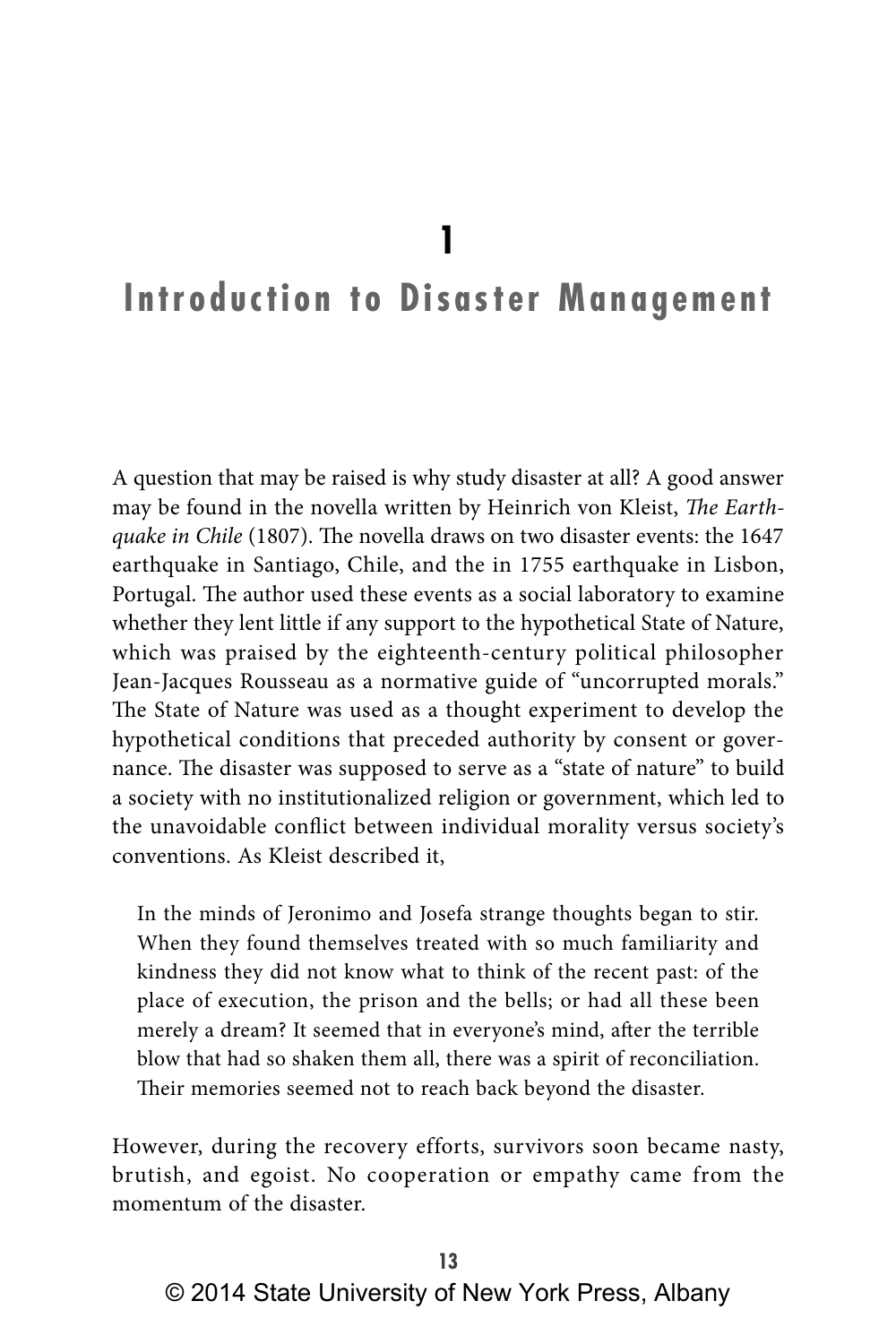#### **14 Disaster Emergency Management**

An answer to the question previously raised seems obvious in this context. Disasters can be found to produce cultural, social, economic, and psychological consequences for individuals and communities.<sup>1</sup> Viewed in this way, disasters provide opportunities to reflect on social structures and processes that lie behind daily functioning of societies, since disasters are "nonroutine events in societies . . . that involve conjunctions of historical conditions and social definitions of physical harm and social disruption."<sup>2</sup> Thus, an abnormal phenomenon offers the means for identifying certain normal features of the structure and functioning of societies. In short, the study of disaster as disruption of routines and threats of disruption is a well-established tool for advancing the understanding of the mechanisms that build and rebuild personality and social structures.3

Thus, the second practical justification for the study of disasters lies in our very nature to enlarge our understanding of these catastrophic events in order to be able to lessen their devastating consequences. Disasters then function as a catalyst for collective action that permeates a community's social structure, producing social responses that are both emergent and constraining.

#### **Definitions of Disaster**

In recent decades, it has become increasingly clear that large-scale disasters will be persistent features of social life. According to the 2010 World Disaster Report, natural disasters of the last fifty years are taking tolls in human life, property damage, and social and economic disruption.4

The root of the word *disaster* is derived from Greek astrological study in which this term was used to refer to a destruction or deconstruction of a star "dus-aster" ("bad star"). Disaster is defined as a sudden event causing great damage and loss of life and property that far exceeds our capabilities to recover.

Although there is little consensus among scholars on the definitions of *disaster*, 5 Quarantelli offered a comprehensive definition that bears on the shared defining component of disaster, that is, of the negative consequences of the disruption of the accustomed routines of daily functioning at the collective level. According to Quarantelli, disasters are

those crisis occasions generated by the threat of or the actual impact of relatively sudden natural and technological agents (such as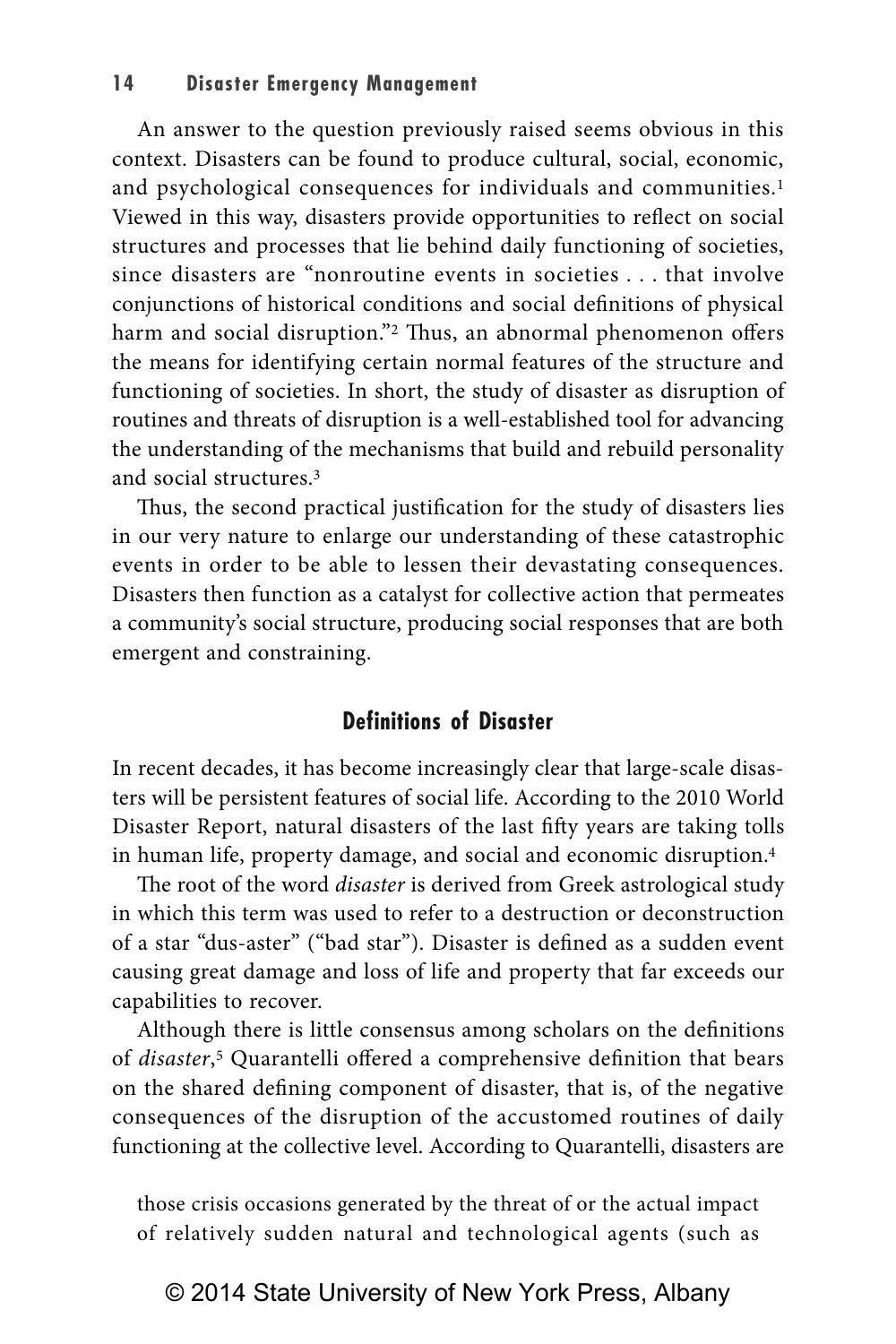earthquakes, floods, hurricanes, volcanic eruptions, tornadoes, and tsunamis as well as toxic chemical spills, radiations fallouts, large-scale explosions and fires, structural failures, massive transportation wrecks and crashes, etc.) that have significant negative social consequences. Basically we include only those instances where everyday community life is disrupted and where local resources cannot handle the demands of the situation.6

The United Nations International Strategy for Disaster Reduction (UN/ ISDR) suggests viewing disaster:

A disaster is a sudden, calamitous event that causes serious disruption of the functioning of a community or a society causing widespread human, material, economic and/or environmental losses which exceed the ability of the affected community or society to cope using its own level of resources.7

Such definition focuses on the immeasurable losses caused by disasters, which vary with regional location, climate, and the degree of vulnerability. For a disaster to be considered under the database of the UN's International Strategy for Disaster Reduction (ISDR), at least one of the following features must be met:

- a report of 10 or more people killed;
- a report of 100 people affected;
- a declaration of a state of emergency by the relevant government; and
- a request by the national government for international assistance.

Most definitions of disaster include common main features, such as unpredictability, unfamiliarity, promptness, urgency, uncertainty, and hazard. Based on these shared characteristics, we can define disaster as a hazard causing great losses to life, property, and livelihood, and uncertainty.

# **Types of Disasters**

Disasters can be distinguished as natural disasters, often regarded as "acts of God," such as earthquakes, floods, landslides; and man-made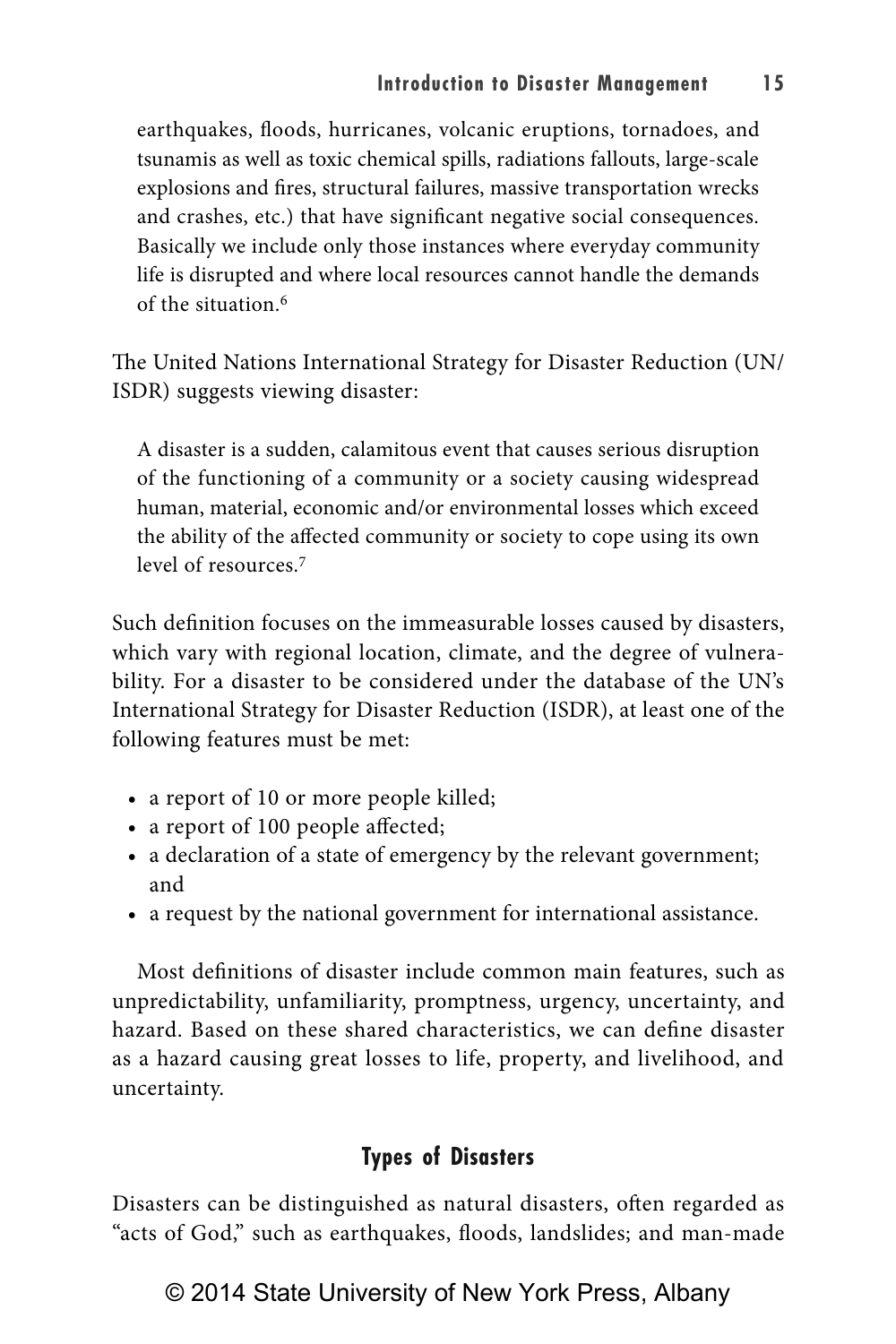disasters or technological disasters, such as war, bomb blasts, and chemical leaks. However, such typology has resulted in continuous debates among scholars. Those who claim a distinctive nature of human/technological disasters bring the evidence that "Technological disasters create a far more severe and long lasting pattern of social, economic, cultural and psychological impacts than do natural [disasters]."<sup>8</sup> Others argue that such a distinction is theoretically and practically specious, since disasters have no single root cause and result from human failure to introduce appropriate emergency-management measures.9

Although this debate still continues, it could be agreed by all that disaster caused by nature can have human origins. Natural disasters can result from the combination of a hazardous environmental process, susceptibility of a given population to that process, and inability to mitigate the potential negative consequences of this process when assessed in human terms. It follows that natural disasters often differ in quantity of damage caused or in quality of the type of negative consequences. Moreover, natural disasters that impose a great risk to one particular society may not be assessed in a similar way by a different society with different susceptibility and capacity features (see fig. 1.1).

# **Natural Disasters**

Based on the outlines of the UN Office for the Coordination of Humanitarian Affairs, natural disasters can be divided into three main groups: hydrometeorological, geophysical, and biological.

- Hydrometeorological disasters originate from natural processes or phenomena of an atmospheric, hydrological, or oceanographic nature that may lead to personal injuries or losses of life, property damage, social and economic disruption, or environmental degradation. These include floods and wave surges, storms, landslides, avalanches, and droughts and related disasters (extreme temperatures and forest/scrub fires).
- • Geophysical disasters are basically earth processes or phenomena that may also cause loss of life or injury, property damage, social and economic disruption, or environmental degradation. These include earthquakes, tsunamis, and volcanic eruptions.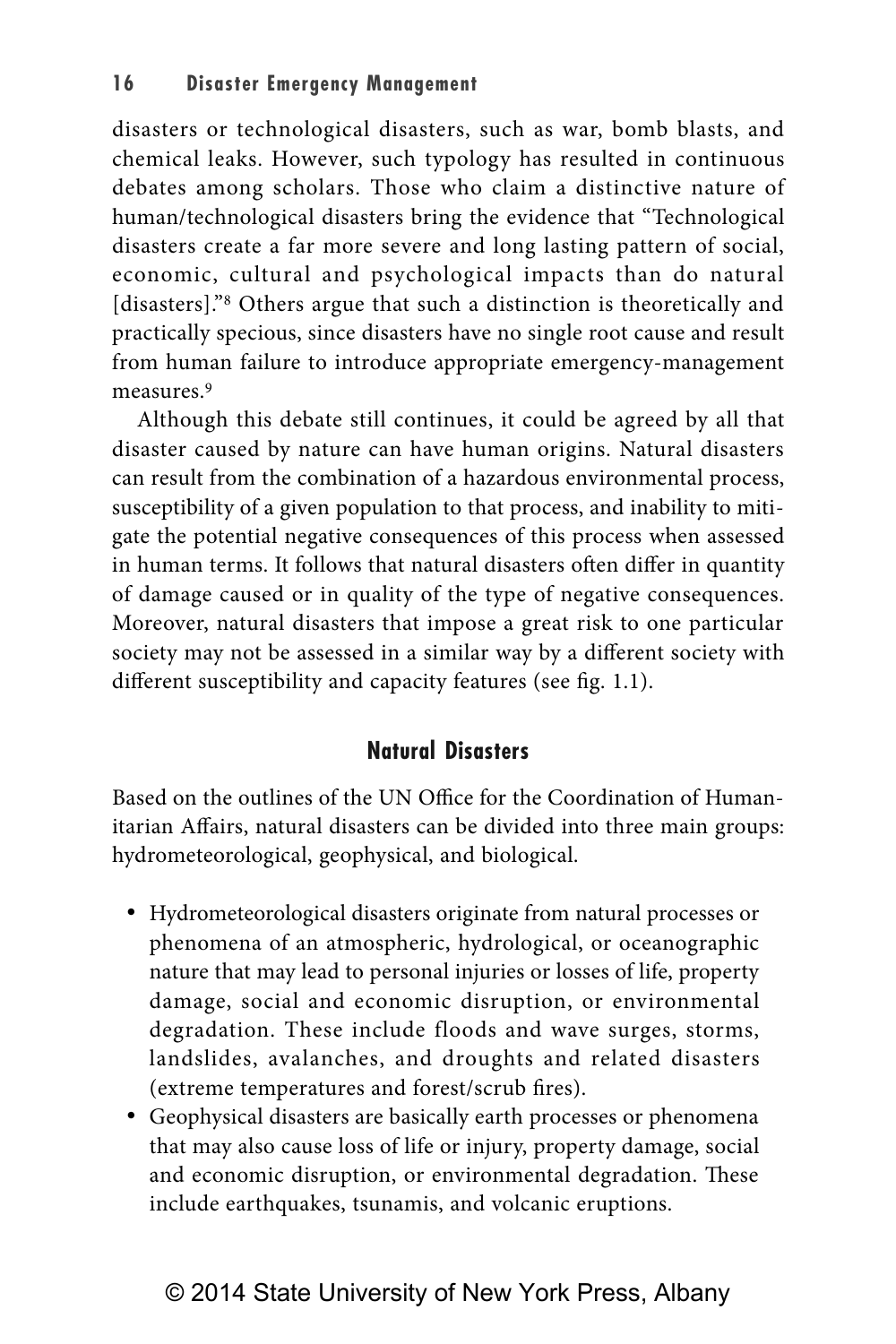

**Figure 1.1: The interaction between risk, susceptibility, capacity, and disaster event**

 • Biological disasters are those processes that originate from biological vectors, including exposure to pathogenic microorganisms, toxins, and bioactive substances, which may cause loss of life or injury, property damage, social and economic disruption, or environmental degradation. These include epidemics and insect infestations.

Common to all types of natural disaster is the fact that the social and economic disruptions usually impose direct (e.g., damage to infrastructure, crops, housing) and indirect (e.g., loss of revenues, unemployment, market destabilization) impact on the local economy and social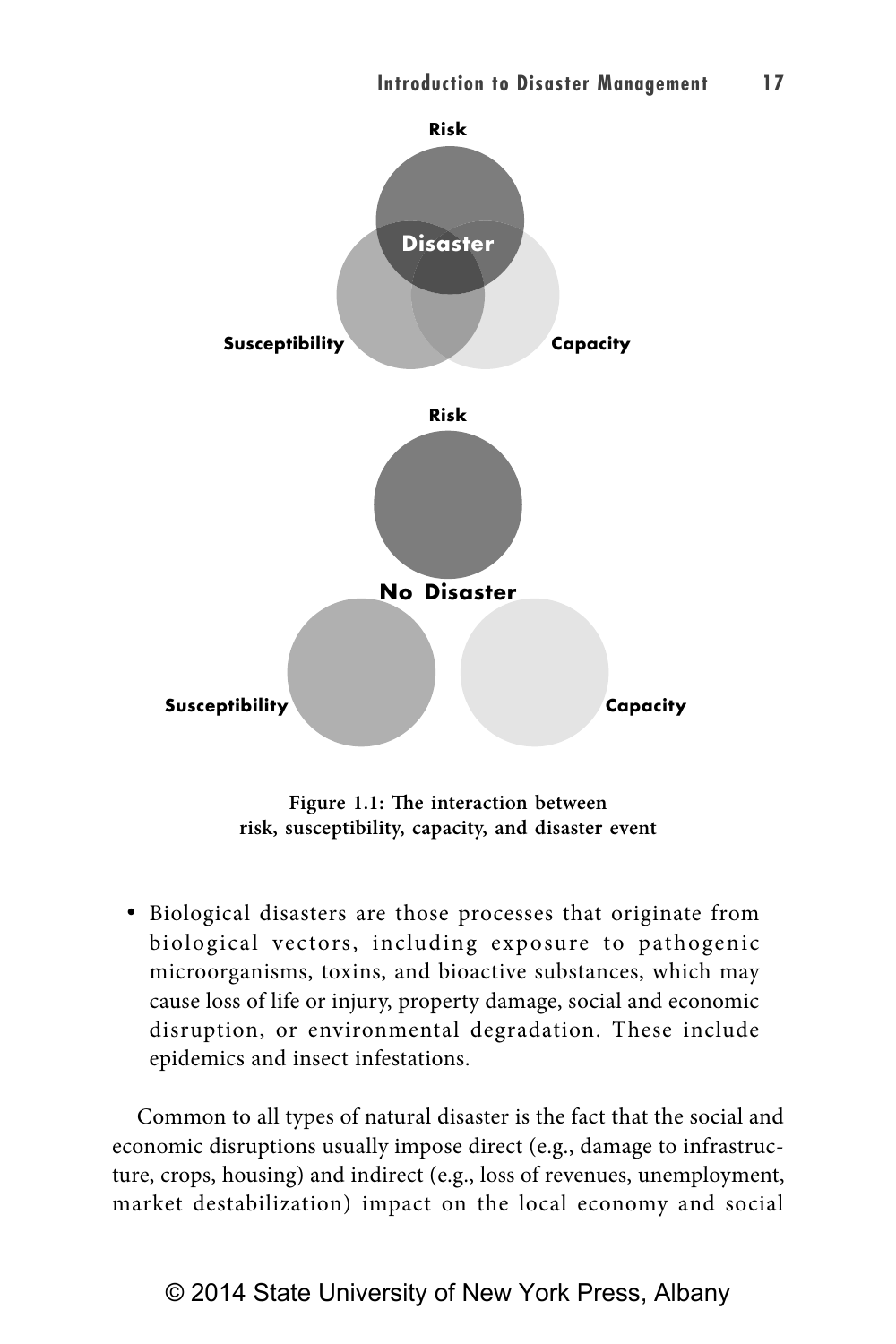structure. However, disasters are not totally discrete phenomena. Their occurrence, time, place, and intensity could be predicated to some extent in some cases by technological and scientific means. Thus, we can expect to retain at least some of the capacity to reduce the impact of disasters by adopting suitable mitigation means, though we cannot reduce the extent of damage and loss itself.

# **The History of Disaster Management**

#### Ancient disaster management programs

Disaster emergency management is a modern discipline of dealing with and avoiding risks imposed by natural catastrophes such as fire, flooding, or earthquakes. However, ancient societies showed signs of disaster emergency programs. Before the eruption of Mount Vesuvius in 79 AD, local inhabitants from the districts of Rome, as well as historians who lived through the period, did not report earthquakes and fires since these disruptions were regarded as common features of social life at that time. Even when eruptions were reported, such as the Great Fire of Rome that began July 64 AD and was reported by Tacitus,<sup>10</sup> they were often conceived as rumors and unreliable.

Local historians reported that the fire of 64 AD caused the destruction of three districts of Rome and ten other cities suffered serious damage.<sup>11</sup> Emergency relief efforts were organized and funded by Nero, the emperor at the time.<sup>12</sup> During the fire, Nero opened his palaces to provide shelter for the inhabitants who lost their houses during the fire, and organized a chain of food delivery to prevent starvation among the survivors.<sup>13</sup> After the fire, Nero planned a new urban development program that included new building rules, such as spacing houses and to face porticos on wide roads. It is interesting to note that Nero's admirable relief efforts in the aftermath of the fire were debated by the historians of the time (and by Modern historians as well), as some say that it was Nero himself who set the fire to build himself a new palace complex, which is why he rushed to execute relief programs.

The eruption of 79 AD destroyed Pompeii, Herculaneum, Oplonti, and Stabiae. The Mount Vesuvius earthquake spread tons of molten ash. This eruption was recorded by Pliny the Younger, whose letters to his friend Tacitus provide an authentic description of the disaster: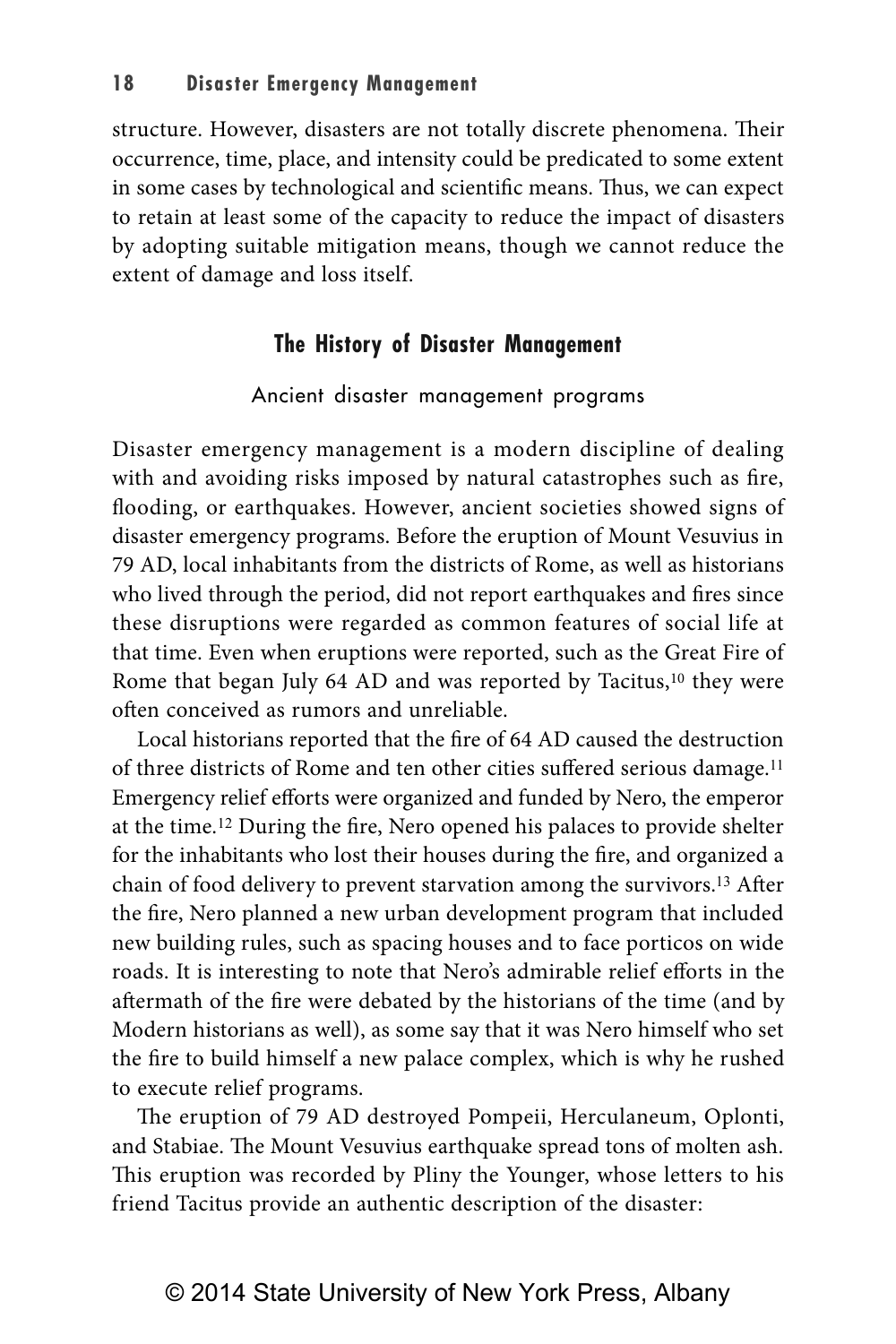Ashes were already falling, not as yet very thickly. I looked round: a dense black cloud was coming up behind us, spreading over the earth like a flood. . . . There were people, too, who added to the real perils by inventing fictitious dangers: some reported that part of Misenum had collapsed or another part was on fire, and though their tales were false they found others to believe them. A gleam of light returned, but we took this to be a warning of the approaching flames rather than daylight. . . . I could boast that not a groan or cry of fear escaped me in these perils, but I admit that I derived some poor consolation in my mortal lot from the belief that the whole world was dying with me and I with it.<sup>14</sup>

Relief efforts after the eruption were poor as most of the cities remained buried and undiscovered until excavation began during the eighteenth century. However, some recorded efforts were made by Emperor Titus, who appointed two expert counsels to manage the restoration plans of the damaged area.<sup>15</sup>

# **Selected Modern Disaster Management Programs of the Twentieth Century**

The San Francisco earthquake of 1906

The 1906 San Francisco earthquake caused the largest urban fire in U.S. history. The earthquake and ensuing fire resulted in more than 3,000 deaths and the destruction of 492 city blocks.16 The city's fire chief, Dennis T. Sullivan, who was injured and later died from his injuries, realized that his men were untrained in the use of dynamite to demolish buildings to create firebreaks. For that, together with San Francisco's Mayor Schmitz, he called army troops (over 4,000 men) to assist in the relief efforts and in using dynamite to demolish buildings. The army played a great role in disaster relief as it became responsible for supplying food, shelter, and clothing to tens of thousands of homeless residents of the city. The army established eleven temporary camps, including 5,610 redwood and fir "relief houses" to accommodate 20,000 displaced people. During and after the earthquake, the residents who survived were homeless, and were maintained in place by receiving specific instructions on digging latrines in backyards and providing water in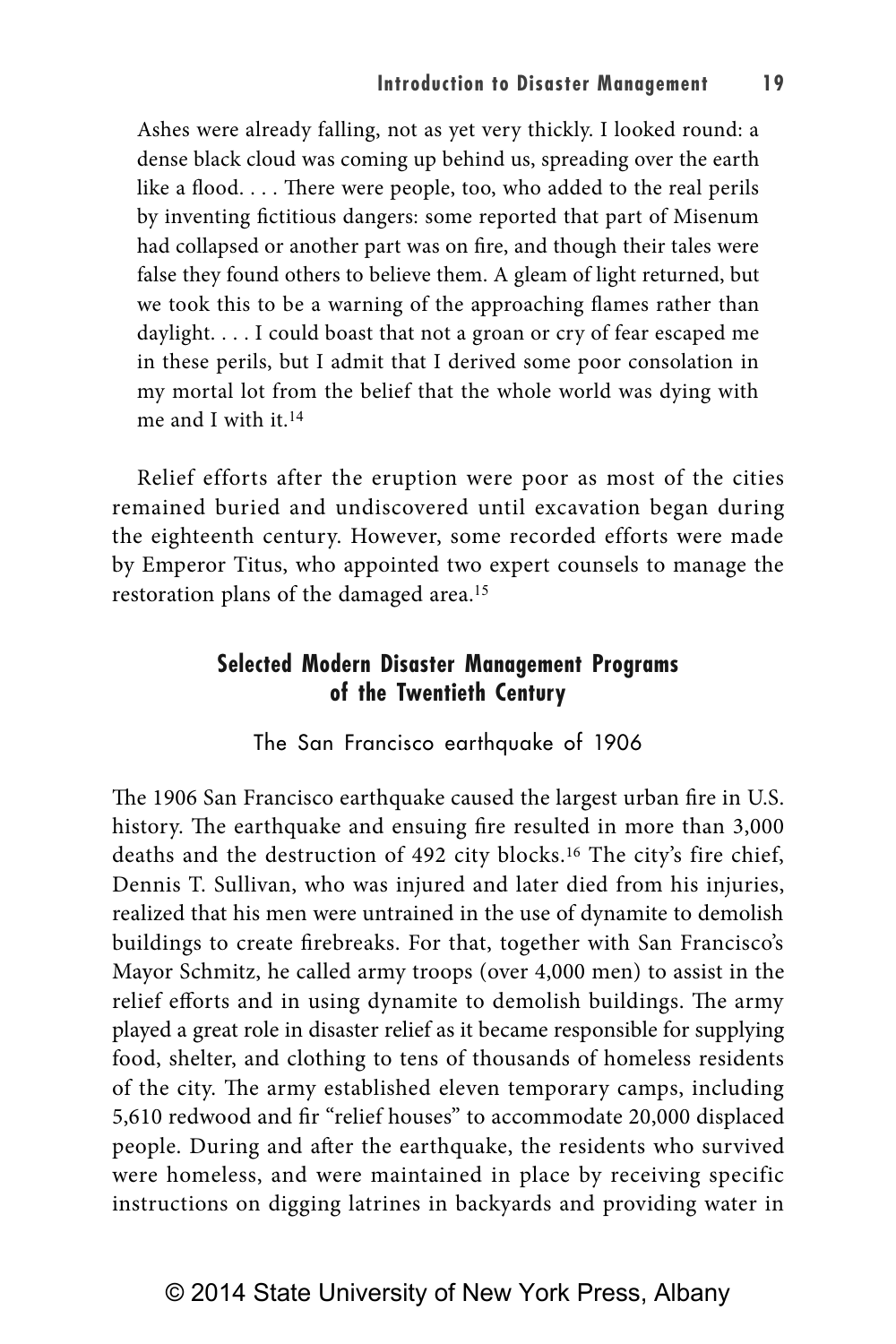tankers parked on street corners. However, this empirical and historical evidence should not be taken for granted. According to Quarantelli's critical discussion of statistical and empirical data on disasters,<sup>17</sup> the historians, Hansen and Condon<sup>18</sup> showed by careful analysis of the apparent prompt actions taken by the army and the local government leadership, that these efforts were not without criticism. In fact, allegations of political corruption and discriminatory practices to exclude Chinese residents were often said to play a role in recovery and reconstruction efforts.

# The Yangtze River Flood in China of 1931

During late 1930, heavy snowstorms caused a series of floods during the Nanjing decade in the Republic of China era. The Yangtze River flood killed about 145,000 and affected 28.5 million residents.<sup>19</sup> (Several sources argue for 3–4 million deaths.) The relief efforts, mainly by local organizations, began shortly after the flooding became destructive. In Hankou, local residents raised 800,000 yuan to fund relief efforts and set up temporary relief camps that served 300,000 people.20 The provincial reconstruction commissions as well as national and international organizations provided relief assistance. During the disaster, the National Flood Relief Commission (NFRC) was initiated to provide coordination and constructive solutions for the disaster's effects. The members of the commission were mostly governmental who deliberately designed a cooperation program to control international support from abroad.

### The Great Alaskan Earthquake and Tsunami of 1964

The Great Alaskan Earthquake and Tsunami of 1964 caused the death of 131 people and immense destruction that was estimated at over \$310 million.21 After the earthquake, the West Coast and Alaska Tsunami Warning Center was established to monitor seismic activity and to broadcast to the public, triggering alerts to local, state, and federal emergency officials, including the military and the Coast Guard. Other reconstruction efforts were held by the State of Alaska, the U.S. Army Corps of Engineers, and the federal government as a whole to rebuild roads and completely destroyed villages such as the native village of Chenega and the town of Valdez.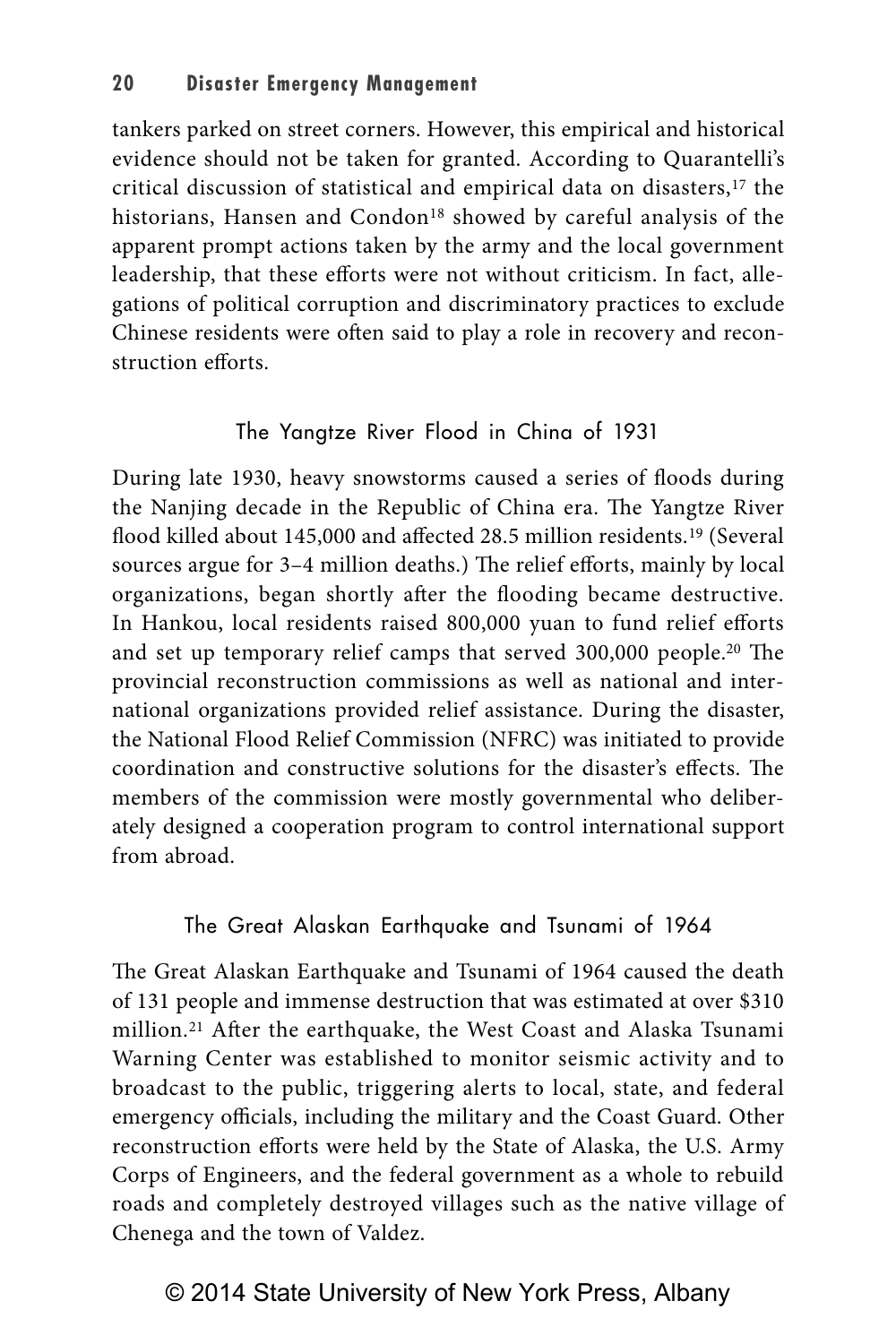#### The Bangladesh Cyclone of 1970

In 1970, the Bhola cyclone struck East Pakistan (now Bangladesh) and India's West Bengal. The tropical cyclone caused the death of 500,000 and great damage to villages and crops throughout the region. The Pakistani government was strongly criticized for its delayed handling of the relief efforts following the storm, both by local political leaders in East Pakistan and in the international media. Although the Indian government received many reports from ships containing meteorological information on the cyclone from the Bay of Bengal, such information was not passed on to the Pakistani government due to the rivalry in relations between India and Pakistan, costing thousands of lives.<sup>22</sup>

After the storm, the Pakistani army used gunboats and a hospital ship to carry medical personnel and supplies for the damaged islands of Hatia, Sandwip, and Kutubdia; only one military transport aircraft and three crop-dusting aircraft were assigned to relief work by the Pakistani government. However, the government neglected to coordinate with international and national organizations. For example, the Pakistan Red Crescent decided to operate independently of the government as the result of a dispute that arose after the Red Crescent took possession of twenty rafts donated by the British Red Cross. <sup>23</sup> Moreover, the Pakistani government did not allow the Indians to send supplies into East Pakistan by air, forcing them to be transported slowly by road instead. The Indian government also criticized the Pakistanis for refusing to deploy military aircraft, helicopters, and boats from West Bengal to assist in the relief operation. The hostile relations between the two countries that were intensified during the disaster management efforts helped to trigger the Indo-Pakistani War of 1971 in December and concluded with the creation of Bangladesh.

# The Tangshan Earthquake in China of 1976

The Tangshan earthquake of 1976 in China caused the death of at least 255,000 people. Before the quake, the county of Qinglong was prepared for the quake two years earlier, as the county officials engaged in periodic emergency meetings to prepare and instruct villagers to evacuate to safer areas when the earthquake struck. Although preparatory measures were taken, great loss of life caused by the earthquake was attributed,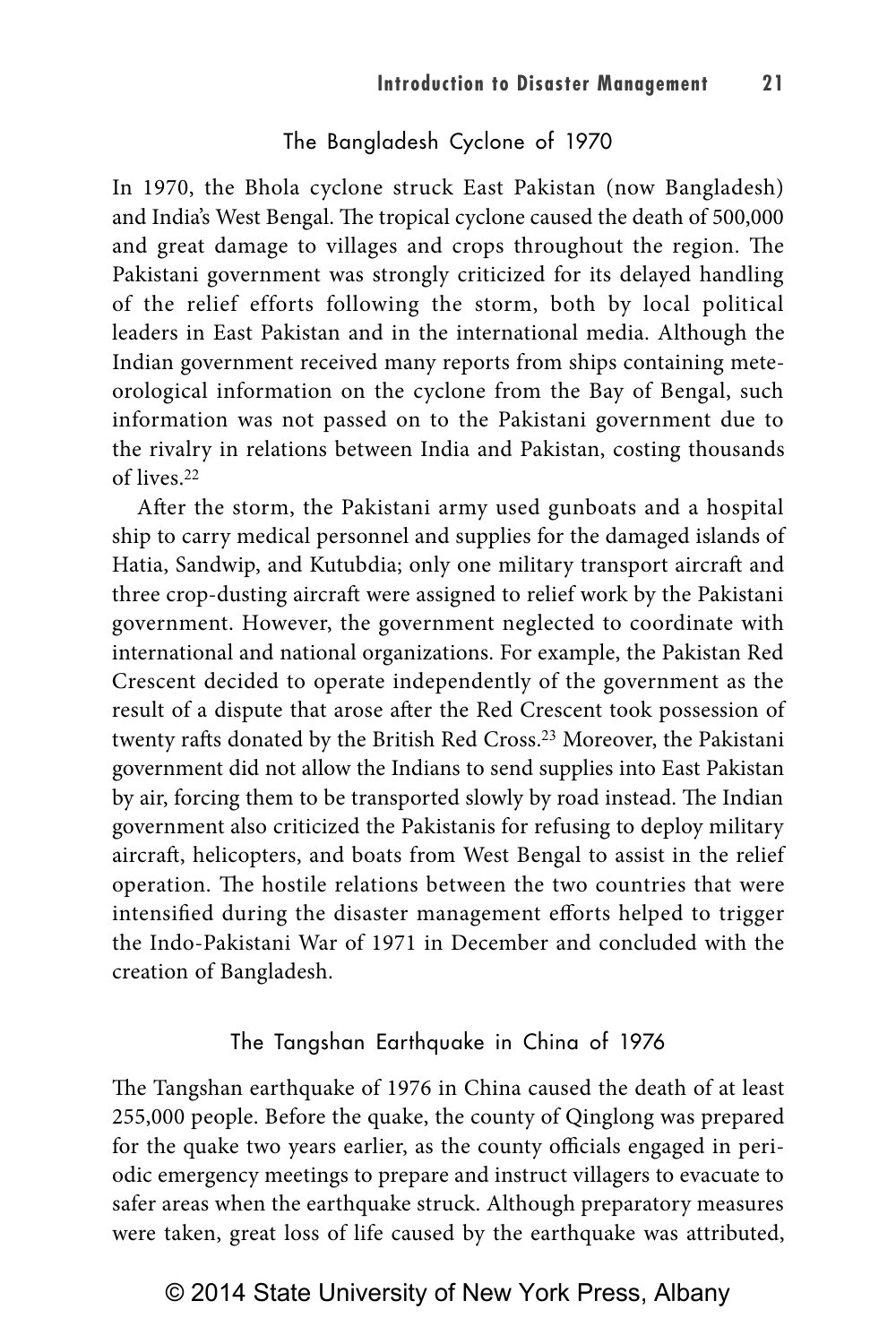among other causes, to the low quality and nature of building construction in China. During and after the quake, the Chinese government refused to allow foreign aid from the United Nations, the United States, or the Red Cross.<sup>24</sup> The Chinese government kept its self-reliance, and sent several medical teams to Tangshan in addition to the People's Liberation Army, who were assisting and engaged in rebuilding infrastructure immediately after the quake in Tangshan; the city was completely rebuilt.

Following the brief review of the selected emergency and relief efforts introduced in various natural disasters, it is argued that natural disasters can become the trigger of civil unrest and social and political criticism as the political, social, and technological environments are caught by the urgency and uncertainty of events or possible outcomes. Thus, key to disaster management is sensitivity to aspects of the dynamic between political and social institutions, in both managerial and normative terms. Although it is common to relate the main responsibility for emergency management to government agencies, emergency management is an integrative and complex process involving individuals, groups, communities, and professional scientific agencies. Thus, an effective emergency management results from the integration of emergency plans at all levels of government as well as nongovernment involvement (individual, group, and community).

# Disaster Management Process

The disaster management process is defined as the possible actions taken by an organization to reduce the impact of disasters on humans, the built environment, or both. Although there is no agreed formula at the global level for how modern disaster management should be established and implemented, the following three aspects are mostly shared by distinctive disaster management programs:

- preparation for a disaster before it occurs by developing early warning devices;
- • development of disaster response (e.g., emergency evacuation, and quarantine, mass decontamination); and
- support and rebuilding plans after natural or human-made disasters have occurred.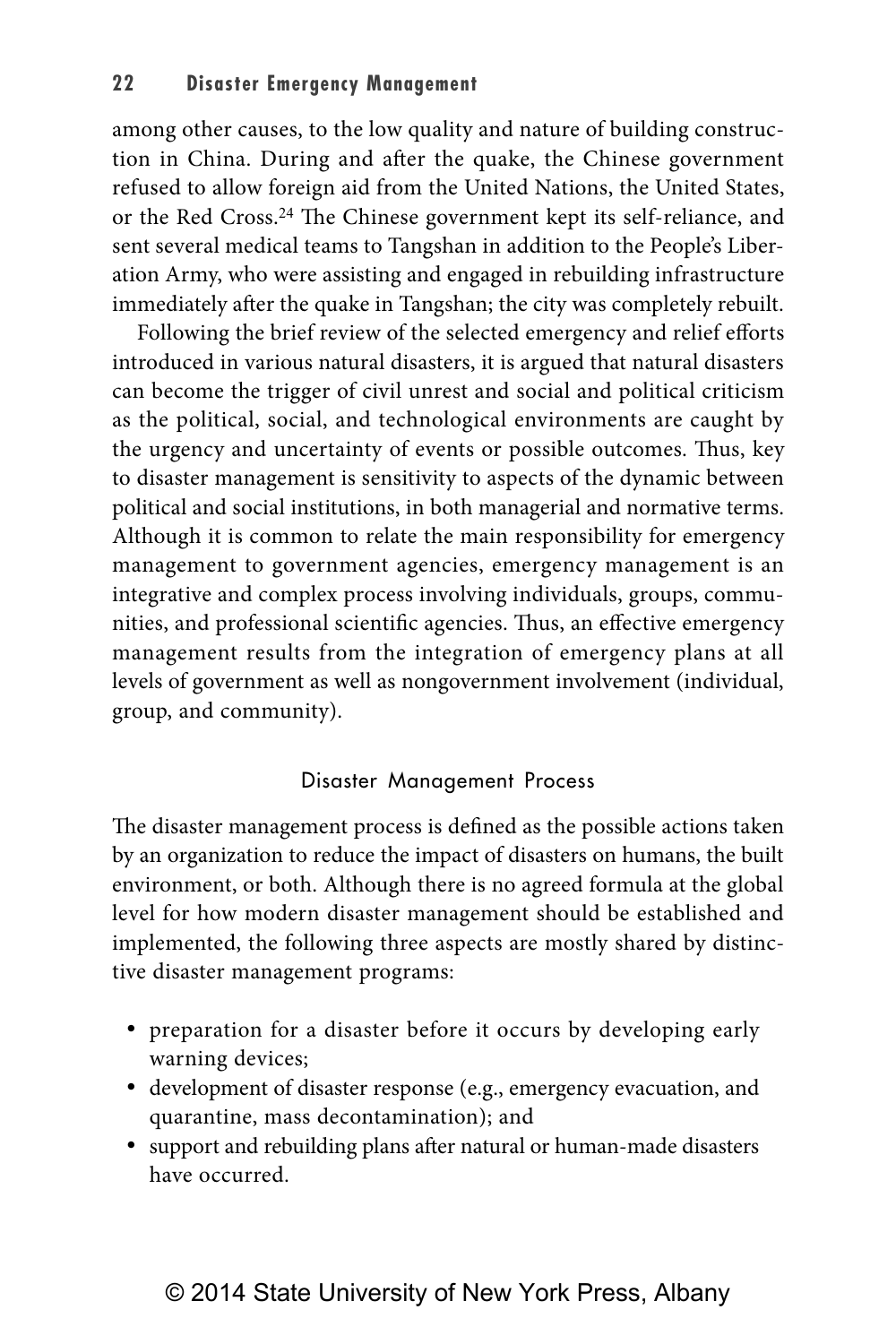# **The Cycle of Disaster Management**

The disaster management cycle can be broken into five main stages and phases of applied problem-solving as illustrated in fig. 1.2.

In this model, *disaster stage* refers to the process by which the event of the disaster takes place. The damage/loss of human life, loss of property, loss of environment, loss of health, and anything else is assessed by government agencies. This stage raises uncertainty and profound shock. The *response stage* refers to the process by which governmental and nongovernmental organizations, individuals, and communities respond to the disaster through first aid provisions such as food, medical aid, shelter, and counseling. This stage is likely to include first aid emergency services such as firefighters, police, and medical and ambulance crews. These organizations may be accompanied by secondary emergency services such as specialist rescue crews, NGOs, and local government agencies. The *recovery stage* involves rebuilding the affected area after immediate needs were met by the previous stage. This stage provides an opportunity for adopting social security efforts directed at restoration of damaged property, supplement of employment and educational solutions,



**Figure 1.2: The disaster management cycle**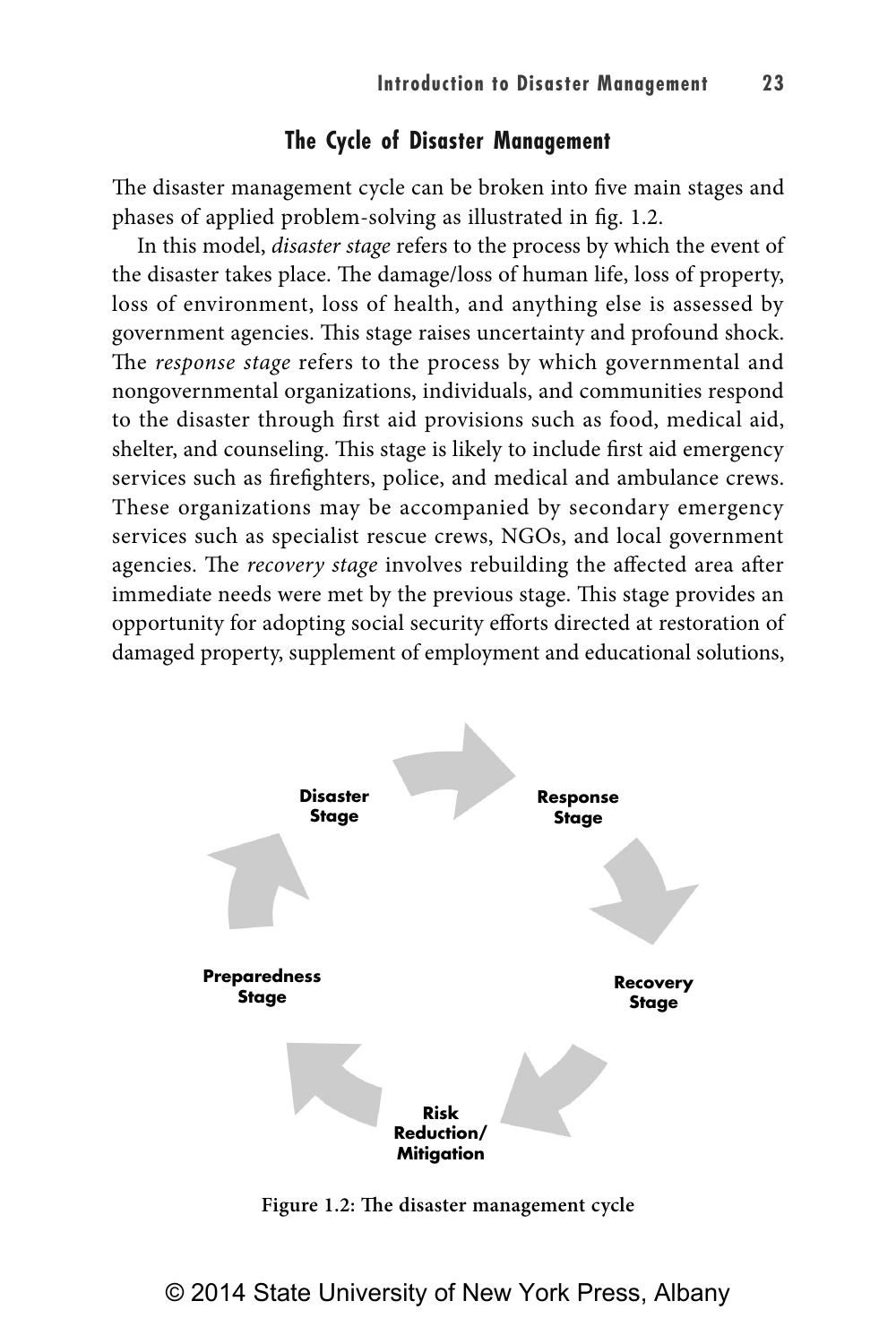and rebuilding essential infrastructures. The *risk reduction/mitigation stage* refers to the process by which the results of the recovery policies are monitored by both state and societal actors, the result of which may be reconceptualization of emergency management problems and solutions. For example, damages to property caused by an earthquake would lead to rebuilding resistant houses according to proper construction standards. In the case of tsunami, mitigation efforts would lead to preventing destruction of housing located close to the shore and the implementation of security measures such as a green belt—a thick, wide growth of trees bordering the coastline in order to reduce the impact of the tsunami waves on the land. During this stage, both governmental agencies and affected communities consider long-term measures for reducing the extent or impact of damage during the next similar disaster. This stage is thus built heavily on risk identification in order to address proper technological and planning devices based on probability and the level of impact of specific risk. In the *preparedness stage*, causality prediction and early warning options are formulated by the government. For this stage to be effective, the emergency management program of actions should cooperate with volunteers and effected communities to develop local capacities and coordination with government emergency teams when the disasters strike. The common measures used to mobilize resources are communication and telemedicine services, multiagency coordination, maintenance and transportation for emergency services, and local training of at-risk communities of warning measures, emergency shelters and evacuation options, and preparation of evacuation kits, commonly referred to as a 72-hour kit, which includes food, medicine, flashlights, candles, and money. Preparedness activities can be viewed as complementary to activities taken in the mitigation stage. For that, preparedness activities involve building coordination between the government and the private sector and nongovernmental organizations to improve prompt and efficient response and recovery efforts. It should be noted that in homeland security there is a clear preference to split the phase of risk reduction/mitigation to "prevention" and "protection" phases25 in referring to these activities.

An important advantage of this disaster management model as set out above is that it facilitates understanding of the disaster management process by breaking the complexity and uncertainty created by disaster into a limited number of stages, each of which could be examined alone or in terms of its focus, measures, institutions, and actors. This model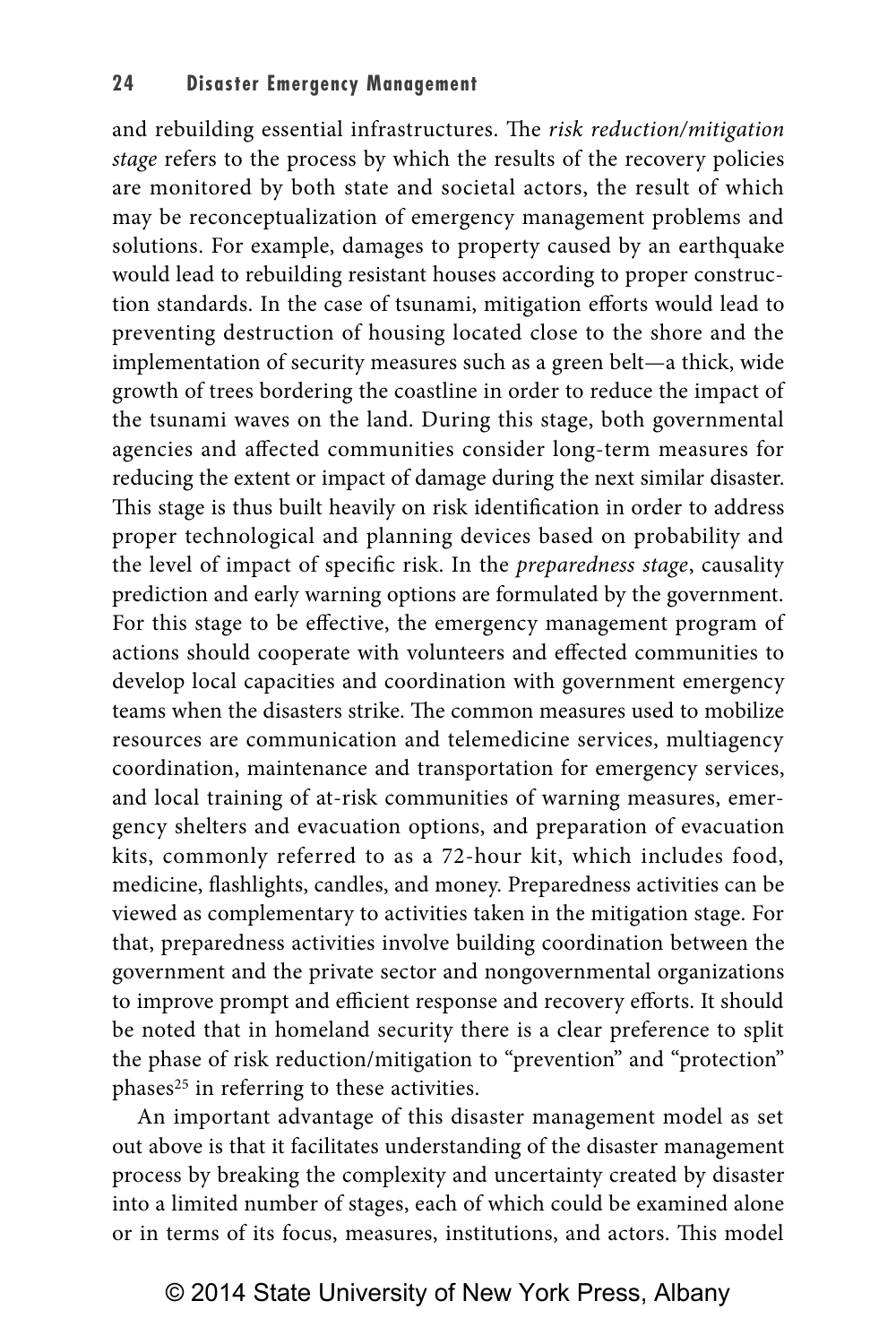can be applied for comparative studies of disasters occurring in different regional settings or different stages of a given disaster; in other cases it can support the distinguished nature of the disaster decision-making process in comparison to the "normal" policy-making cycle. In addition, the model can denote the role of the various actors involved in disaster management, not just governmental agencies, which formally take over the emergency efforts. However, this model does have certain shortcomings. One major disadvantage is that while the logic and consistency of the model may be sufficient in theory, in the real world, especially in times of adversity, stages are more often skipped or followed in a different order than that specified by the problem-solving phases.26 In addition, this model offers no indication of who or what prompts disaster emergency to progress from one stage to another, an issue of importance especially for scholars working on emergency planning programs. This model also suffers from lack of causation as to which factors underlie the process and may lead to certain emergency management decision making. This model contains a rather simple description of activities that occur in mitigation and response to disaster. In fact, Waugh<sup>27</sup> has offered to replace the use of "phases" with "activities" and "functions," which involve different types of professional expertise and skills as well as different types of agents. In this book we prefer to focus on agents involved in the emergency process. Policy making involves a multitude of actors, which can vary depending on how a vulnerability is defined, and facilitates the adoption of certain solutions to it. The next chapter seeks to capture the complexities by building deeper questions into the model and draws on the terms and concepts of contemporary political science in answering them.

# **Approaches to Disaster Management Policy Formulation**

This section discusses the existing approaches to emergency management. As seen, studies on disaster management emphasizing policy formulation that has gone through a number of stages including preparedness, planning, mitigation, and recovery, reflect two well-known approaches–top-down and bottom-up.

The top-down approach refers to decisions made at the central-state level, and regulations are imposed in an exercise of top-down authority. This approach "assumes that we can usually view the policy process as a series of chains of command where political leaders articulate a clear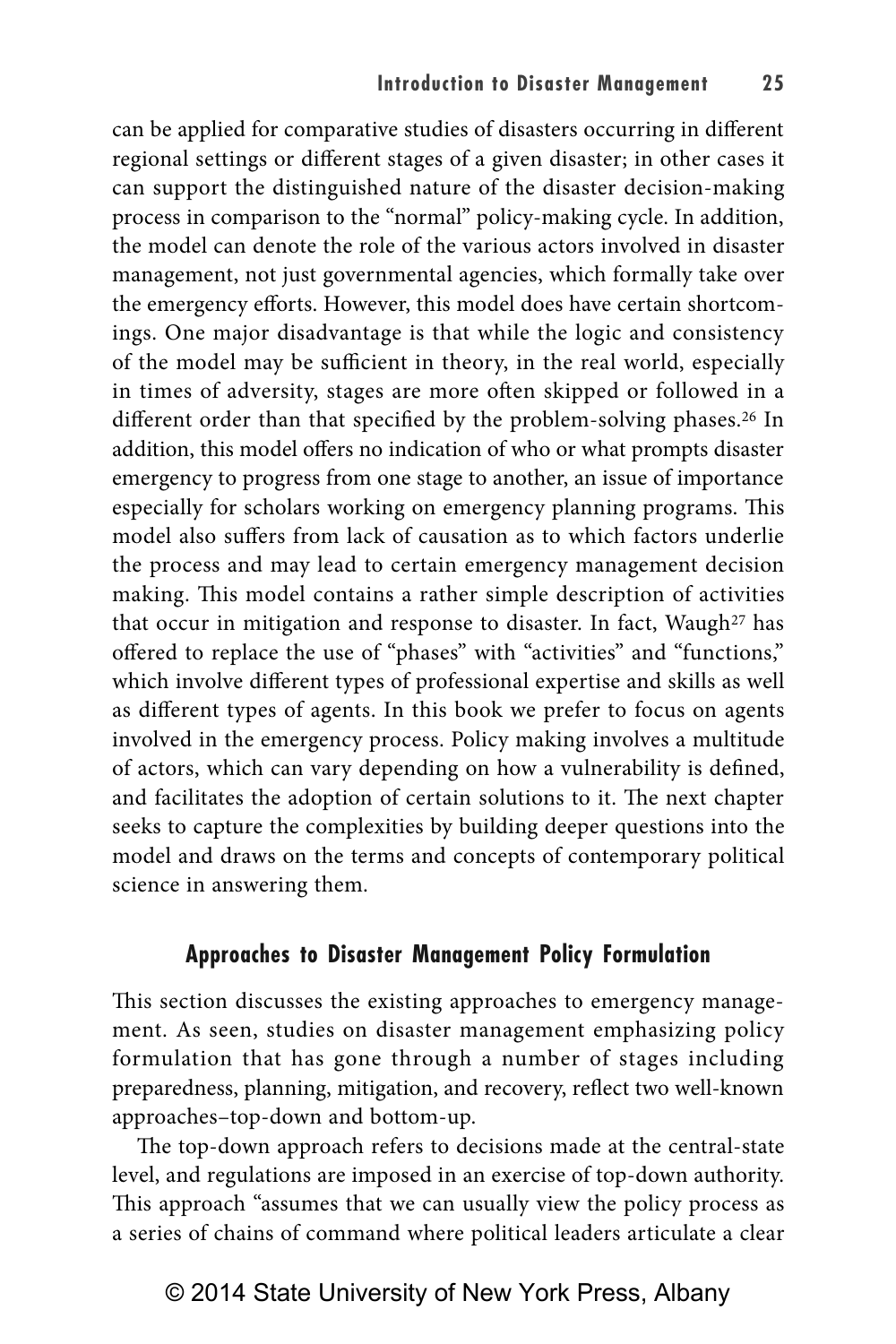policy preference which is then carried out at increasing levels of specificity as it goes through the administrative machinery that serves the government."28 The top-down approach underlies the assumption that it is the responsibility of state institutions to provide immediate assistance that is relevant and coherent on the level of objectives and orientations.29

There is appreciation that policy design should be reduced to government decisions, focusing on the extent to which administrators carry out or fail to carry out the decisions.30

Policy formulation is then theorized in terms of knowledge about institutions of government, including detailed empirical examination of legislatures, courts, and bureaucracies, while generally ignoring the normative aspects of these institutions. An example of a disaster management plan designed to meet top-down principles is the Czech Republic flood control project initiated after the floods in 1997, and again in 2002. During 1997, the countries in Central and Eastern Europe were struck by heavy flooding that caused the deaths of 105–115 people and property damage estimated at \$30 million.<sup>31</sup> Five years later, the region suffered heavy flooding but experienced fewer deaths and less property damage. This could be partly explained by the improved disaster plan that was initiated after the flood of 1997. The disaster emergency plan included an improved warning system, an efficient supply system of food and medical care, and improved coordination to facilitate evacuation efforts. The Czech Hydro-Meteorological Institute introduced various reforms, including improving its forecasting and early warning system to provide timely information to the general public. Czech Republic Emergency Medicine was instituted after 1997 to enhance medical supplies and the number of first aid–trained physicians. In late 2000, the Czech Republic enacted three general laws related to evacuation efforts to efficiently enforce evacuation orders and provide security and shelter to effected residents.32

Whatever the benefits, and there were many, these studies of the function of formal structures of political institutions in disaster management, for the most part remained descriptive, failing to generate the basis for evaluating the strengths, weaknesses, or purposes of such structures.

Thus, the major criticism of the top-down approach was that it offered little in the way of thinking about how policy problems should be approached, and it was virtually swept away by the concentration on senior decision-makers, who have a marginal role in making and implementing policies, compared to lower-level officials and private actors.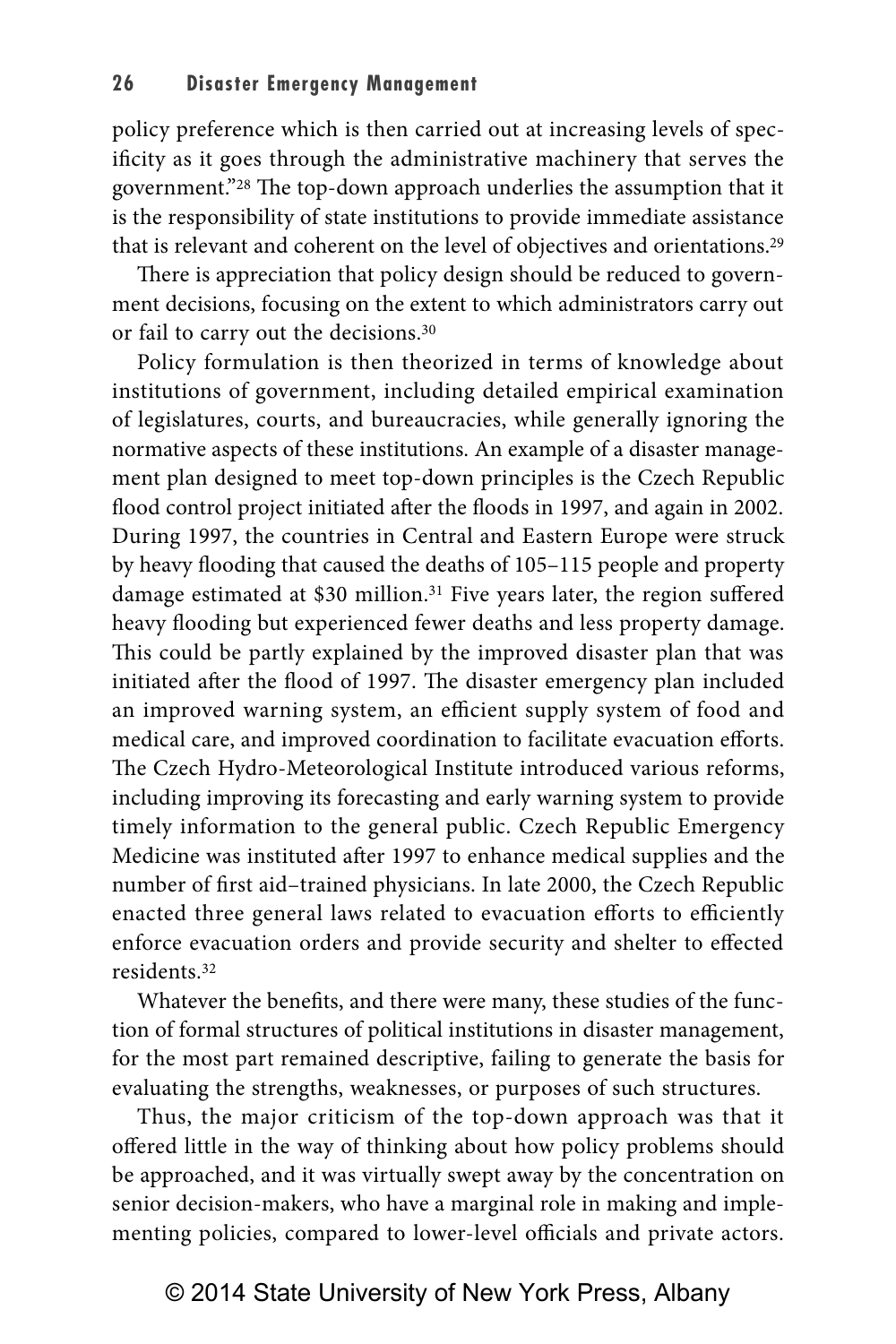The contentless and contextless overtones of the top-down approach appealed enormously to policy makers as a clear-cut technical process that laid bare the essence of policy problems and the involvement of all private and public actors and institutions in the problem.

In sum, the most serious shortcomings of the top-down approach are as follows: The top-down approach demonstrates too narrow and static a picture of disaster management: policies are almost always related to "maintenance" and "protection," and addressed by measures from specific sector policies (nature conservation and agriculture). These typically lead to a functional division of policy making and implementation, which fails to acknowledge limitations on governments, thus, constraining the range of options they can choose to carry out the decisions. Internal and external constraints on government make public-policy making, and efforts to understand it, difficult indeed. The government's choice of a policy may be limited, for instance, due to shortage of resources, unclear understanding by implementers of the stated goals and activities, international and domestic pressure, or resistance to certain policy options. Thus, for example, we will not be able to achieve a comprehensive understanding of disaster management reforms across countries without recognizing powerful actors such as NGOs or grassroots organizations that are able to act against any government effort to maintain its centralization, to accelerate emergency activities.

Consequently, the top-down approach presents a lack of openness and responsiveness of policy decisions, objectives, and measures for public debate and bottom-up inputs. While participation should be enabled from the top down, and a large part of the responsibility for this lies with those in power (senior decision-makers), lower-level officials, administrators, private and public actors, and institutions also have crucial roles in administering these policy objectives and measures.

These shortcomings have been recognized by the bottom-up approach to management. This approach is based in the context of the longstanding mission of policy making as an agent of building social and state capacity, on the central importance of formal and informal interaction and communication between public and private actors and institutions, and those for whom the policy is intended. The policy making and implementing process reflects a more democratic structure that ensures that decisions made at the top include the interests of those at the bottom <sup>33</sup>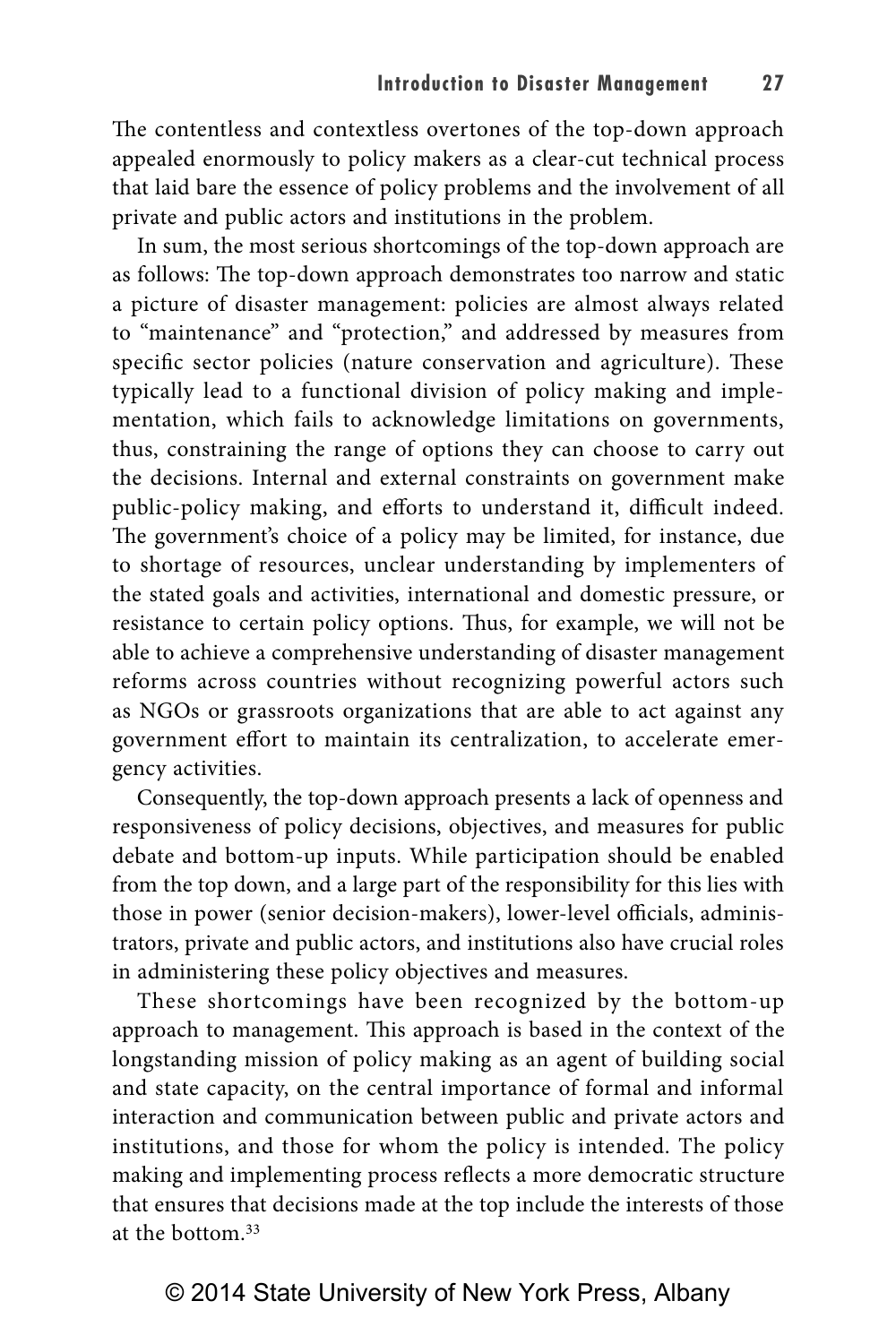The policy formulation process is conceived as strongly related to different multilevel governance structures. This involves a vertical governance that deals with the cooperation, coordination, and collaboration activities between local, subregional, regional, and national actors, and requires a bottom-up approach in order to address citizens' needs. Further, there is a double horizontal governance that deals with the cross-over among sectors (e.g., social inclusion, accessibility, spatial planning, and economic development), and the cross-over among different types of actors (i.e., public bodies, the associational sector, and the private sector).

Application of the bottom-up approach to management in the policy implementation process establishes a system of collective social responsibility shared by various actors involved in implementing programs. Thus, a broad sense of collective social responsibility that guarantees both the state and local communities equal responsibilities and advantages requires great transparency in the distribution of resources, guarded by effective monitoring and accountability systems. Disaster management programs that were developed in both Mozambique (2000 and 2001) and to some extent in Iran (2003) met the principles of the bottom-up approach. In 2000, Mozambique, one of the poorest countries in the world, faced heavy rainfall that led to massive flooding, causing the death of approximately 800 people and great property damage.34 Following the disaster, the Mozambique National Contingency Plan was developed to enforce a coordinated network comprised of communities, districts, and provinces as well as local, national, and international agencies involved in emergency training to mitigate future disasters. Local authorities and NGOs provided special training programs to strengthen community leaders in running evacuation centers and in making use of local capacity, such as community-based social and medical service organizations.35 The 2003 earthquake that struck Bam and the Kerman province of southeastern Iran caused the death of approximately 30,000 people and massive destruction.36 The disaster response of the Iranian government is of special interest when viewed nowadays as, due to the earthquake, the relations between Iran and the United States thawed. The Iranian government had relied heavily on foreign assistance and on the local capacity of affected communities. The Iranian government coordinated with the United Nations and the Iran Red Crescent Society (IRCS) to mobilize local rescue teams that were already familiar with effected communities' needs, instead of instituting centralized bureaucracy.37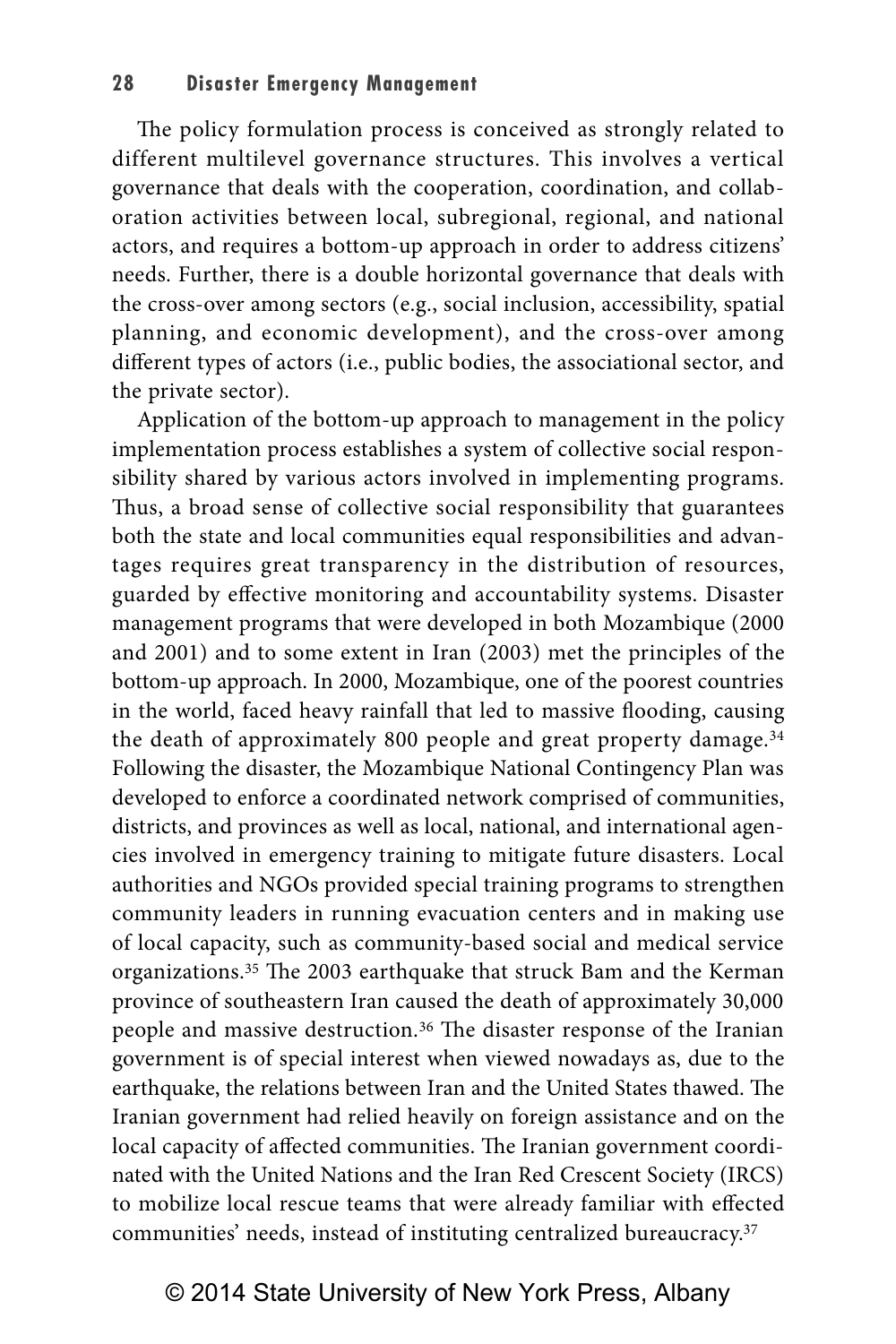The latter exemplary practices in national disaster management reveal a shift of focus from a top-down approach to a bottom-up traditional approach in disaster management toward a mixed model in which the involvement of private and public actors in governance and management at the grassroots level becomes a vital component in disaster relief efforts. The spirit of this approach was admirably reflected by the Yokohama Strategy (1994), which addressed the guidelines outlined by the World Conference on Natural Disaster Reduction, held in Yokohama (Japan) in May 1994. The Yokohama strategy called for development of a "global culture of prevention" and improved risk assessment, broader monitoring and communication of warnings at the community and national levels, and at the regional and subregional levels. In 2000, the International Strategy of Disaster Reduction (ISDR) provided a framework to coordinate actions to address disaster risks at the local, national, regional, and international levels. It called for building resilient nations and communities as an essential condition for sustainable development. The Hyogo Framework for Action 2005–2015 (HFA), endorsed by 168 U.N. member states at the World Conference on Disaster Reduction in Kobe, Japan, in 2005, suggested a strategic and inclusive approach to reducing vulnerabilities and risk imposed by hazards. Among the principles for implementing disaster risk reduction guiding this ten-year plan are as follows:38

- Effective disaster risk reduction relies on the efforts of many different stakeholders, including regional and international organizations, civil society including volunteers, the private sector, the media, and the scientific community.
- A multihazard approach involves translating and linking knowledge of the full range of hazards into disaster and risk management, political strategies, professional assessments and technical analysis, and operational capabilities and public understanding, leading to greater effectiveness and cost efficiency.
- Capacity-development is a central strategy for reducing disaster risk. Capacity development is needed to build and maintain the ability of people, organizations, and societies to successfully manage their risks themselves. This requires not only training and specialized technical assistance, but also strengthening of the capacities of communities and individuals to recognize and reduce risks in their localities.